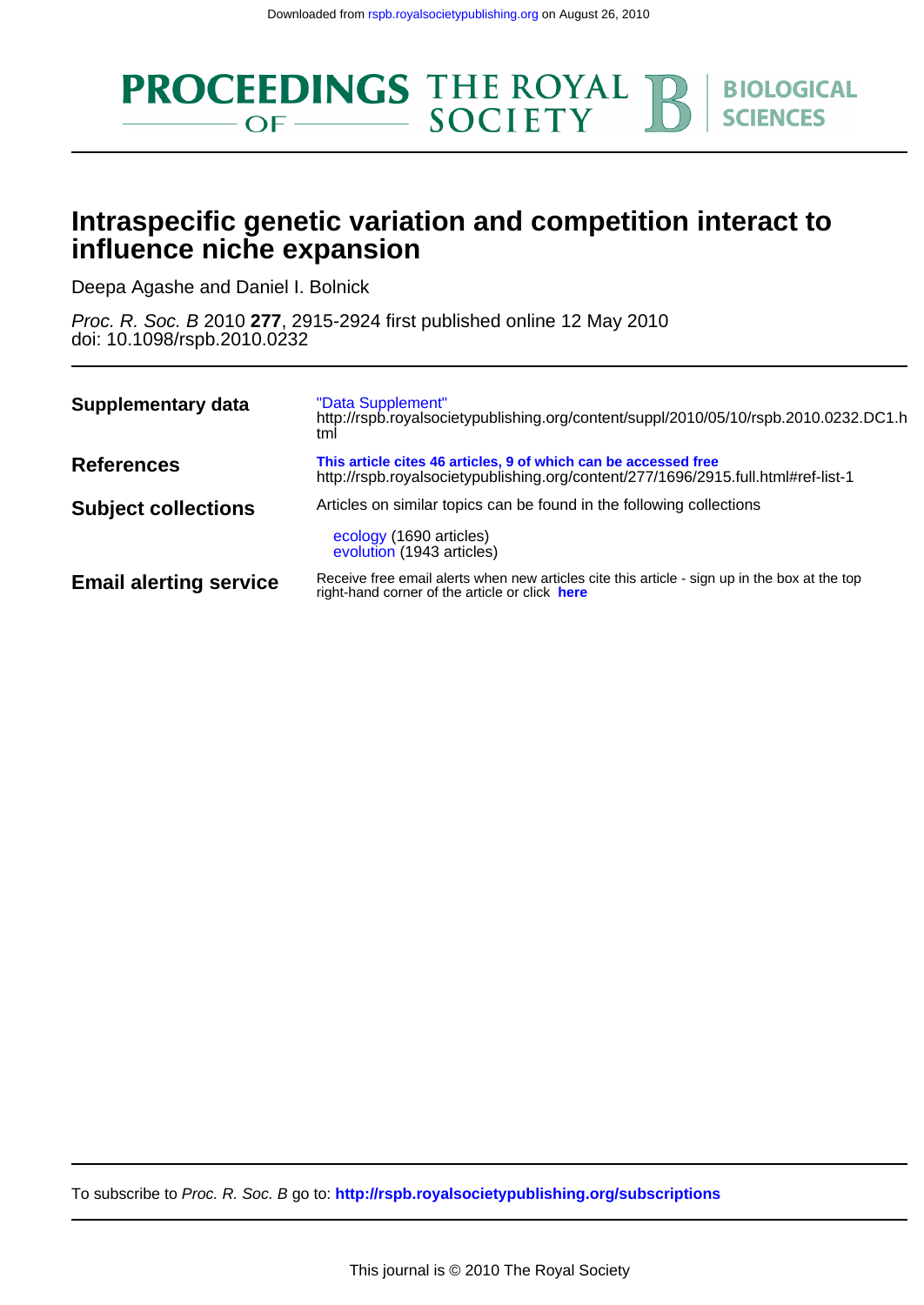

# Intraspecific genetic variation and competition interact to influence niche expansion

Deepa Agashe\*,† and Daniel I. Bolnick

Section of Integrative Biology, University of Texas at Austin, 1 University Station, C0930, Austin, TX 78712, USA

Theory and empirical evidence show that intraspecific competition can drive selection favouring the use of novel resources (i.e. niche expansion). The evolutionary response to such selection depends on genetic variation for resource use. However, while genetic variation might facilitate niche expansion, genetically diverse groups may also experience weaker competition, reducing density-dependent selection on resource use. Therefore, genetic variation for fitness on different resources could directly facilitate, or indirectly retard, niche expansion. To test these alternatives, we factorially manipulated both the degree of genetic variation and population density in flour beetles (*Tribolium castaneum*) exposed to both novel and familiar food resources. Using stable carbon isotope analysis, we measured temporal change and individual variation in beetle diet across eight generations. Intraspecific competition and genetic variation acted on different components of niche evolution: competition facilitated niche expansion, while genetic variation increased individual variation in niche use. In addition, genetic variation and competition together facilitated niche expansion, but all these impacts were temporally variable. Thus, we show that the interaction between genetic variation and competition can also determine niche evolution at different time scales.

Keywords: niche evolution; genetic diversity; intraspecific competition; resource niche expansion; individual specialization; individual variation

### 1. INTRODUCTION

Niche diversification can generate and maintain biodiversity by facilitating ecological speciation, or by promoting coexistence of distinct species [\(Chesson 1991;](#page-9-0) [Schluter](#page-9-0) [2000;](#page-9-0) [Rundle & Nosil 2005\)](#page-9-0). Hence, understanding the factors that promote or hinder niche diversification is a major goal of ecological and evolutionary research. Theory predicts that intraspecific competition for shared resources can promote niche diversification by generating directional or disruptive selection related to niche use [\(Wilson & Turelli 1986;](#page-10-0) [Abrams](#page-8-0) et al. 2008). This was shown experimentally in *Drosophila* populations maintained at high densities (high intraspecific competition), which evolved tolerance to food containing toxic cadmium chloride more rapidly than populations at lower densities ([Bolnick 2001](#page-9-0)). Experimentally elevated intraspecific competition also led to niche expansion in stickleback fish kept in enclosures in natural habitat, though the shift was behavioural rather than genetic (Svanbäck & Bolnick 2007). Further, studies with spadefoot toads and sea otters show that intraspecific competition facilitates variation in resource use ([Pfennig](#page-9-0) et al[. 2007;](#page-9-0) [Tinker](#page-10-0) et al. 2008; [Martin & Pfennig 2009](#page-9-0)). Thus, it is clear that intraspecific competition can generate selection for niche expansion within populations.

\* Author for correspondence ([dagashe@oeb.harvard.edu](mailto:dagashe@oeb.harvard.edu)).

† Current address: Department of Organismic and Evolutionary Biology, Harvard University, 3084 Biological Laboratories, 16 Divinity Avenue, Cambridge, MA 02138, USA.

Electronic supplementary material is available at [http://dx.doi.org/10.](http://dx.doi.org/10.1098/rspb.2010.0232) [1098/rspb.2010.0232](http://dx.doi.org/10.1098/rspb.2010.0232) or via <http://rspb.royalsocietypublishing.org>.

Classical population genetics theory suggests that the rate of adaptive evolution (increase in mean fitness) is proportional to the additive genetic variation for fitness [\(Fisher](#page-9-0) [1930](#page-9-0)). Various laboratory experiments with Drosophila and Tribolium provide support for this prediction: populations with greater genetic variation (either derived from hybrid lines or generated by radiation-induced mutations) had significantly greater productivity in and faster adaptation to new environments (e.g. [Ayala 1965;](#page-9-0) [Crenshaw 1965](#page-9-0)). Thus, if intraspecific competition generates strong selection for niche expansion, then intraspecific genetic variation in niche use should facilitate adaptive niche expansion. This leads to the simple prediction that in a novel habitat, genetically diverse populations facing high resource competition should show the fastest rates of evolutionary resource niche expansion. Conversely, populations with low competition and little genetic variation should exhibit lower niche change. In other words, we expect that genetic variation and competition should interact synergistically to increase the rate of niche expansion.

This expected synergy between competition and genetic variation presumes that the only effect of genetic variation is to facilitate a response to selection. However, genetic variation may also directly alter the strength of selection: genetically dissimilar individuals may compete less than genetically similar individuals [\(Dempster 1955;](#page-9-0) [Lewontin & Matsuo 1963;](#page-9-0) [Maynard Smith 1978\)](#page-9-0). Although evidence favouring this hypothesis is equivocal, experiments with plants ([Allard & Adams 1969;](#page-8-0) [Cheplick & Kane](#page-9-0) [2004;](#page-9-0) [Reusch](#page-9-0) et al. 2005; [Boyden](#page-9-0) et al. 2008), Drosophila (Pérez-Tomé [& Toro 1982](#page-9-0); [Fowler & Partridge 1986;](#page-9-0) [Martin](#page-9-0) et al. 1988; López-Suárez et al. 1993), territorial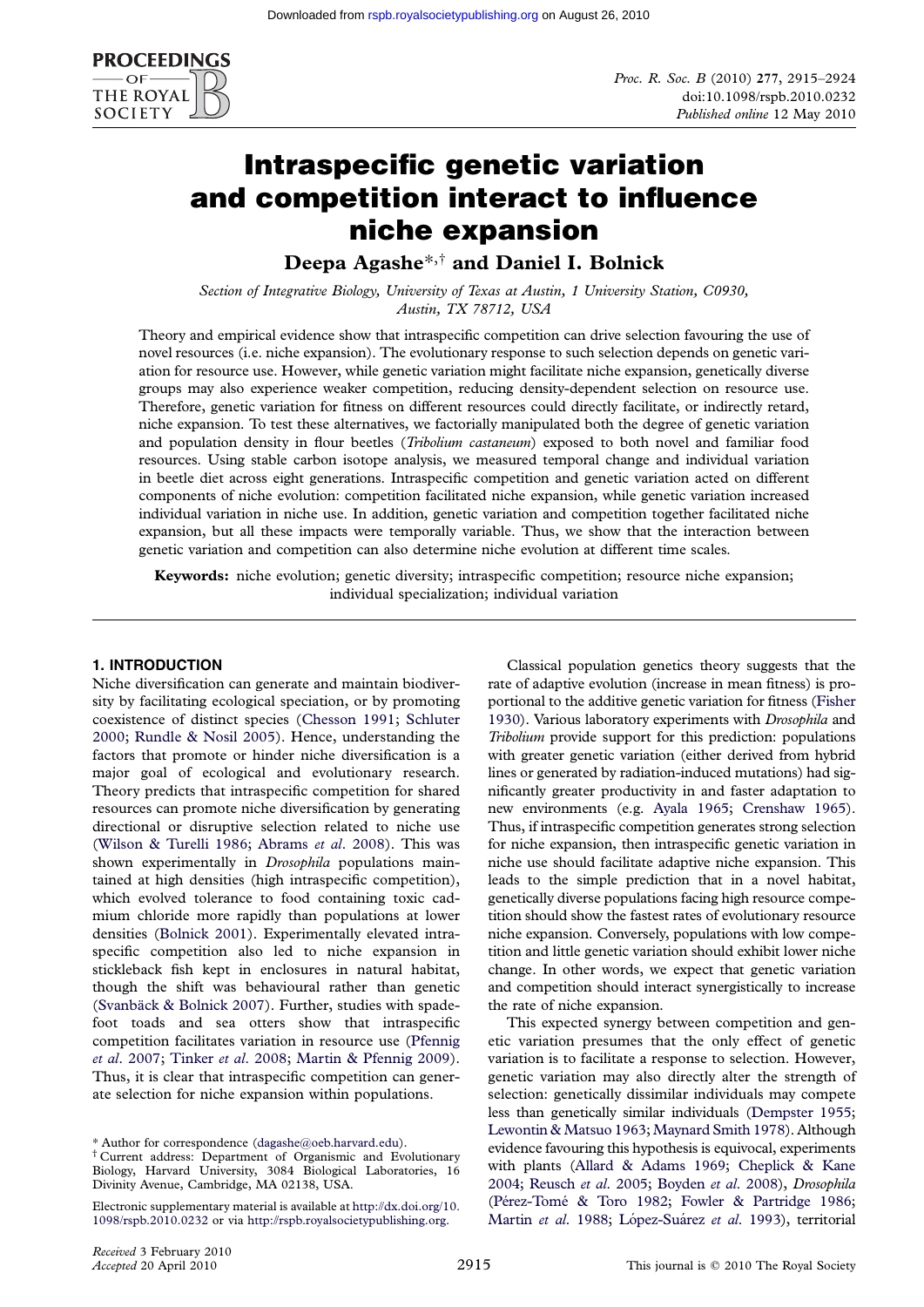<span id="page-2-0"></span>salmon ([Griffiths & Armstrong 2001](#page-9-0)) and fire-bellied toads ([Jasienski 1988](#page-9-0)) show that genetically heterogeneous groups of individuals have greater productivity than genetically similar groups, potentially due to more efficient niche partitioning within genetically diverse groups. Consequently, at a given population density genetically diverse populations may be subject to weaker selection for niche diversification compared with less diverse populations. For instance, under high competition, heterogeneous groups of Drosophila larvae (from multiple sires) exhibit higher productivity and develop faster than homogeneous groups (from a single sire; [Martin](#page-9-0) et al[. 1988\)](#page-9-0).

We therefore propose that genetic variation can both hinder and facilitate niche expansion in a novel habitat, and the net effect of genetic variation depends on the time scale over which niche expansion is examined. Specifically, we consider evolution of the dietary niche in the presence of a novel resource. Over the very short term, genetic variation should have a negative effect on diet expansion by reducing intraspecific resource competition and weakening selection for using a novel resource. Given a specific selection pressure for diet expansion, however, genetic variation should facilitate long-term evolutionary niche expansion. However, if genetic variation lowers intraspecific resource competition (and therefore decreases the strength of selection for diet expansion), genetic variation for niche use could potentially impede niche evolution even in the long term. Here, we describe an experimental test of our hypothesis that genetic variation and intraspecific competition interact to affect the rate of niche expansion, and that this interaction may vary with time scale.

Previous work with the red flour beetle, Tribolium castaneum, suggests that genetic relatedness within groups can increase the strength of intraspecific competition and reduce productivity ([Jasienski](#page-9-0) et al. 1988; [Garcia & Toro](#page-9-0) [1992](#page-9-0)). Furthermore, T. castaneum harbours additive genetic variation for resource use that is necessary to respond to selection for dietary niche expansion [\(Bell 1969;](#page-9-0) [Sokoloff](#page-10-0) [1977;](#page-10-0) [Dawson & Riddle 1983](#page-9-0)). Therefore, both positive and negative effects of genetic variation on niche expansion discussed above could operate in this species. At high density, beetle excreta and toxins 'condition' the flour, reducing its nutritive value; this is associated with decreased fecundity and greater cannibalism-related mortality [\(Sokoloff 1977](#page-10-0)). Therefore, beetles compete for nutrition as well as space at high density, generating directional selection for expanding the resource niche onto a novel resource. We factorially manipulated both the level of resource competition (population density) and genetic variation in T. castaneum populations, in habitats containing both the ancestral wheat resource and a novel corn resource. Because niche expansion may occur via individual specialization or generalization [\(Bolnick](#page-9-0) et al. 2003), we also quantified the temporal change in both average niche use and among-individual variation in niche use across eight generations. Genetic variation within our populations was correlated with phenotypic variation in resource use (see §2b). Therefore, we assume that overall genetic similarity between individuals predicts similarity in their resource use and determines resource competition. We show that genetic variation and intraspecific competition interact positively to

Table 1. Experimental design. The four T. castaneum strains are denoted C (Col-2),  $P$  (Pak-3),  $Z$  (Z-7) and  $T$  (Tiw-5). Numbers in parentheses denote the number of replicate populations; only two replicates from each strain combination were used for isotope analysis.

| genetic variation                                       | intraspecific competition for wheat |                                  |  |  |  |  |
|---------------------------------------------------------|-------------------------------------|----------------------------------|--|--|--|--|
| (number of strains;<br>possible strain<br>combinations) | low (10 adults)<br>per g wheat)     | high (20 adults)<br>per g wheat) |  |  |  |  |
| low $(2; CP/PT/TZ/$<br>CZ/PZ/CT                         | $6 \times (3) = 18$                 | $6 \times (3) = 18$              |  |  |  |  |
| high $(4; CPTZ)$                                        | $1 \times (3) = 3$                  | $1 \times (3) = 3$               |  |  |  |  |

facilitate niche expansion, but they act on different components of niche evolution at different time scales.

## 2. MATERIAL AND METHODS

### (a) Experimental populations

Experimental populations were initiated at two densities (200 and 400 adults for low and high competition, respectively) crossed with two levels of genetic variation (two or four strains of T. castaneum; table 1). Although the differences in effective population size in the two competition treatments would lead to varying rates of genetic drift, its impact on evolution should be minimal within the eight experimental generations. Populations were maintained in identical 240 ml plastic containers, with 20 g wheat flour  $(+5\%$ yeast) and 20 g corn flour in adjacent patches that allowed free movement between patches (see the electronic supplementary material, figure S1). This led to population densities of 10 and 20 adults per gram of wheat, respectively, in the low and high competition treatments. The populations were effectively panmictic: during the experiment, adults and larvae were observed moving across patches. Wheat flour  $(+5%$  yeast; henceforth W) is the ancestral resource for T. castaneum (for more than 20 years in the laboratory), while corn flour (henceforth WC) represents a novel suboptimal resource [\(Agashe 2009](#page-8-0)). Populations were maintained in incubators at 33 $^{\circ}$ C (+1 $^{\circ}$ C) and 70 per cent humidity.

We initiated the first experimental generation using adults chosen randomly from stock populations of each of the four strains ('generation 0'). Stocks had a sex ratio of approximately  $1:1$  (measured by sexing 50 randomly chosen adults per population). We allowed adults to mate and oviposit for one week, then removed all adults and stored them at  $-80^{\circ}$ C for diet analysis (described below). The number of eggs laid depends on the number of ovipositing adults [\(Sokoloff 1977\)](#page-10-0); hence, the number of founding adults determined the degree of competition experienced by larvae as they developed. After larvae had developed for four weeks, we counted the number of new adults in each population. From these, a random sample of 200 or 400 adults was added to fresh flour to start the next generation, and excess adults were frozen for isotope analysis. This cycle was repeated for eight generations.

Populations in the high competition treatment often produced fewer than the 400 adults per generation required to start the next generation (see the electronic supplementary material, figure S2; mean number of adults  $(+ s.e.):$  in  $W = 407 + 48$ , in  $WC = 330 + 54$ ). In these cases, all live adults were used to initiate the next generation and none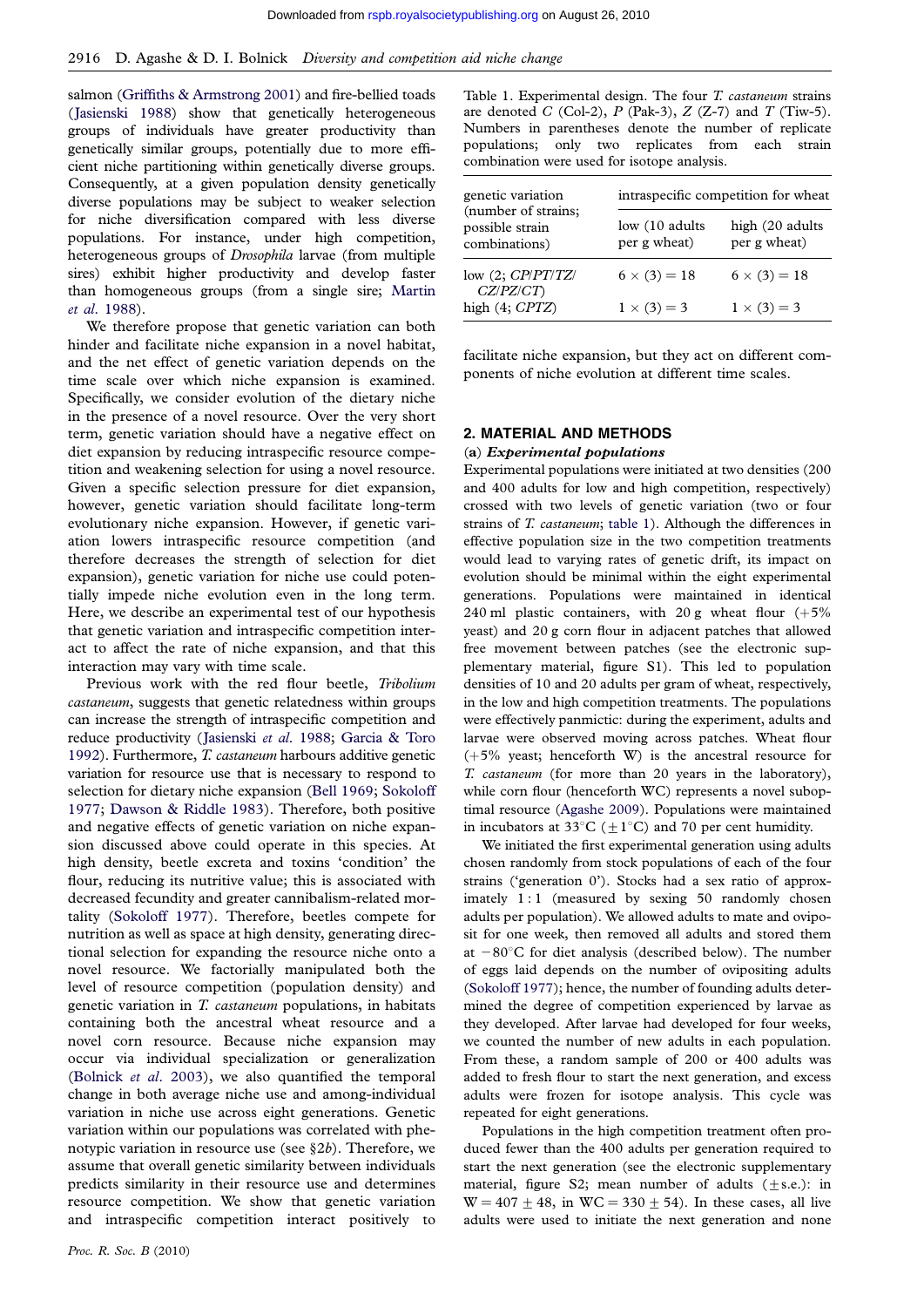were frozen. Lower productivity could have resulted from increased cannibalism and/or decreased fecundity due to flour conditioning at high density ([Sokoloff 1977](#page-10-0)). Because we aimed to test the impact of genetic variation on niche evolution within closed populations, we did not supplement these founding adults with beetles from stock populations. Therefore, high-competition populations were sometimes founded with less than the intended 400 adults per generation, and the number of adults per generation varied between populations according to their productivity. Regardless, the number of founding adults used for highcompetition populations was larger (more than 300) than that used for low-competition populations (which produced  $466 \pm 41$  and  $356 \pm 50$  adults in W and WC, respectively, only 200 of which were used per habitat to start the next generation). Therefore, populations in the high competition treatment were effectively maintained at higher competition, although the difference between high and low competition densities was less than intended due to the unexpected within- and between-population variation in productivity.

#### (b) Genetic and phenotypic trait variation

We posit that genetic diversity can (i) directly facilitate niche expansion by providing heritable trait variation for selection to act on, or (ii) indirectly inhibit niche expansion by mitigating the strength of intraspecific competition. Both hypotheses require that genetic variation gives rise to variance in resource use among individuals. The four T. castaneum strains we used differed significantly for various fitness measures on wheat and corn (fecundity, survival and behavioural resource choice), as shown in the electronic supplementary material, table S1 (also see [Agashe 2009](#page-8-0)). All these traits have large additive genetic components in T. castaneum (see references in §1), with the exception of larval behavioural resource preference, for which heritability is unknown. Therefore, we assume that our four-strain populations had greater additive genetic variation for fitness-related traits on wheat and corn, compared with two-strain populations.

It is possible that epistatic and dominance effects could weaken the assumed association between number of founding strains and additive genetic variation. However, our assumption is supported by various lines of evidence from previous work with the same strain combinations. First, ecologically relevant variation in these combinations was large enough to cause significantly different population dynamics and persistence in a comparable time period in WC habitats ([Agashe 2009](#page-8-0)). Second, under strong directional selection in a corn-only habitat, four-strain combinations showed a sig-nificantly faster increase in fecundity on corn [\(Agashe](#page-8-0) et al. [in preparation\)](#page-8-0). Finally, the within-population variance in fecundity of two-strain combinations was significantly lower than that of the four-strain combination (measured using six females per population as described in [Agashe 2009;](#page-8-0) in wheat:  $t = -2.05$ , d.f. = 5,  $p = 0.047$ ; in corn:  $t = -2.16$ , d.f. = 5,  $p = 0.042$ ). Therefore, our genetic variation treatments effectively increased phenotypic variance in fecundity—a major fitness component—on both resources.

#### (c) Population productivity

If genetic variation led to greater resource partitioning and lower competition within populations, we would expect that genetically diverse populations would have higher per capita productivity each generation relative to genetically depauperate populations, within each competition treatment.

To test this, we used population census data (see above) to calculate per capita productivity of each population (the number of eclosed adults per generation per founding individual, averaged over the entire eight generations). To also test the impact of genetic diversity on productivity under benign conditions in the ancestral homogeneous habitat, we initiated and maintained a set of control populations in 40 g W using the same design as in WC (with equivalent numbers of founding adults), but with two replicates per strain combination instead of three. Because this control habitat contained 40 g wheat flour compared with the experimental populations' 20 g wheat flour, the 'low' and 'high' density treatments in the two habitats resulted in different degrees of competition for the ancestral wheat resource. However, flour volume and depth both affect beetle fecundity; therefore, it was important to keep them constant across control (W) and experimental (WC) populations.

Populations of two strain combinations (CP and CZ) went extinct between generations 4 and 8, both at high and low densities. Hence, data from these populations were not included in the analysis described below, reducing the number of data points to four low-diversity combinations and one high-diversity combination, with two replicates per strain combination [\(table 1](#page-2-0)). Strains  $C$  and  $Z$  both have low growth rates and slower development; hence it is probable that the strain combination CZ could not maintain a sufficiently high growth rate to avoid extinction within the enforced four-week generation time. In CP populations, the sudden decrease in the number of larvae after generation 4 was associated with the growth of mould in the containers causing the flour to clump. While the exact effects of the mould on beetle growth and survival are not clear, it is probable that the mould contributed to the extinction of CP populations despite the high fecundity of strain P individuals.

#### (d) Stable carbon isotope analysis

To quantify temporal change in resource use in WC populations, we measured the stable carbon isotope ratio of 10 whole beetles frozen at generations 4 and 8 (reflecting lifetime resource use during larval and adult stages), from two of three replicate populations of each strain combination (sample size was constrained by the high cost of isotope analysis). The isotope ratio of a sample is measured against a standard as  $\delta^{13}C = [(R_{sample}/R_{standard}) - 1] \times 1000$ , where  $R = {}^{13}C$ : <sup>12</sup>C. Beetle  $\delta^{13}$ C is a measure of the dietary proportion of corn, since  $\delta^{13}C_{\text{wheat}} = -22.74 \ (\pm 0.08)$ ,  $\delta^{13}C_{\text{corn}} = -11.84$  $(\pm 0.16)$ , and  $\delta^{13}$ C of beetles varies largely linearly with percentage of corn [\(Focken 2007](#page-9-0)). Prior to the experiment, all beetles were maintained on wheat resource and had the same isotope ratio ( $\delta^{13}C$ ) of -22.74. Therefore, a mean  $\delta^{13}$ C ratio closer to -11.84 indicates greater consumption of corn flour by beetles. To infer actual corn use from beetle  $\delta^{13}$ C ratios, we used the regression equation for percentage of corn versus  $\delta^{13}C$  (percentage of corn = 1.911 +  $0.08 \times \delta^{13}$ C) from beetles reared on pure corn (*n* = 13) and pure wheat  $(n = 15)$ . For each population, the isotope ratio of beetles at generation 4 (or 8) minus the initial wheat ratio represents the degree of niche expansion that occurred in four (or eight) generations. Similarly, variance in  $\delta^{13}C$  of the 10 beetles from each population was used to measure change in individual variation in resource use.

We also measured isotope ratios of adults one week after exposure to the experimental WC habitat ('generation 0'), to quantify the degree of immediate behavioural niche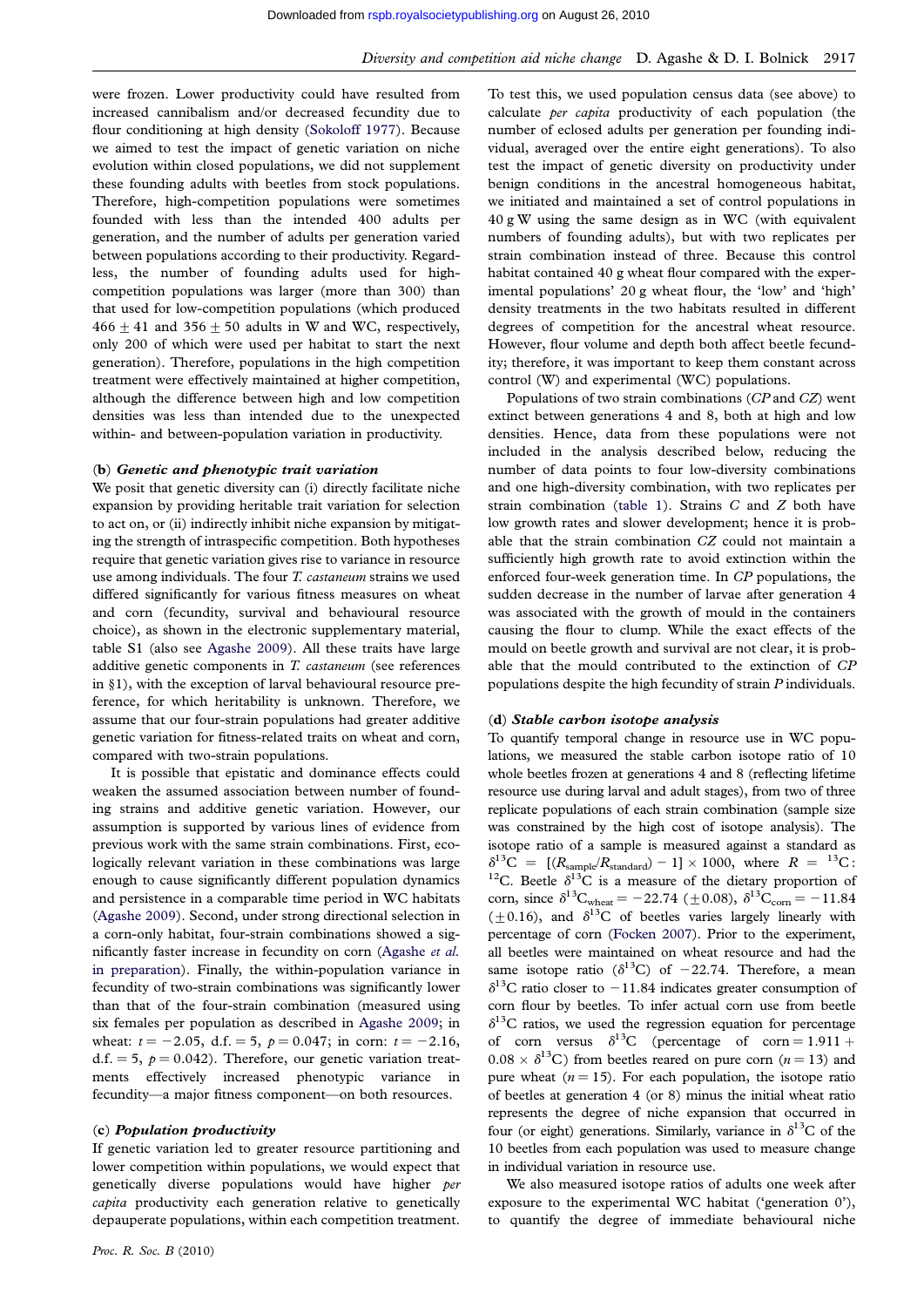<span id="page-4-0"></span>

| Table 2. Results of permutation test for evolutionary change in resource use. $p$ -values from permutation tests are shown for    |
|-----------------------------------------------------------------------------------------------------------------------------------|
| each response variable for each contrast. GV = genetic variation; Comp = competition; $\sigma^2$ = variance; W = wheat (see §2e). |
| 'interaction group' indicates the four treatment groups (table 1 and electronic supplementary material, appendix A).              |

| response variable                 | effect           | effect size                                             | contrasted generations |      |                 |       |                                      |
|-----------------------------------|------------------|---------------------------------------------------------|------------------------|------|-----------------|-------|--------------------------------------|
|                                   |                  |                                                         | $4-\mathrm{W}$         |      | $8 - 4$ $8 - W$ | $0-W$ | $\Delta$ effect (4 – W versus 8 – 4) |
| $\Delta$ mean $\delta^{13}$ C     | GV               | $\Delta_{\text{high GV}} - \Delta_{\text{low GV}}$      | 0.31                   | 0.26 | 0.70            | 0.36  | 0.29                                 |
|                                   | Comp             | $\Delta_{\text{high Comp}}$ $-\Delta_{\text{low Comp}}$ | 0.55                   | 0.03 | 0.63            | 0.50  | 0.06                                 |
|                                   | $GV \times Comp$ | $(\Delta_{\text{interaction group}})$                   | 0.68                   | 0.03 | 0.99            | 0.51  | 0.42                                 |
| $\Delta$ variance $\delta^{13}$ C | GV               | $\Delta_{\text{high GV}} - \Delta_{\text{low GV}}$      | 0.25                   | 0.02 | 0.12            | 0.40  | 0.004                                |
|                                   | Comp             | $\Delta_{\text{high Comp}} - \Delta_{\text{low Comp}}$  | 0.15                   | 0.35 | 0.65            | 0.32  | 0.17                                 |
|                                   | $GV \times Comp$ | $(\Delta_{\text{interaction group}})$                   | 0.26                   | 0.25 | 0.49            | 0.38  | 0.28                                 |

expansion by founding adults. By behavioural niche expansion, we mean that individuals were willing to include a completely unfamiliar resource (corn) in their diet. However, some fraction of beetle tissues will not turn over isotopically within one week (retaining the isotope signature of the ancestral wheat resource used during larval development), whereas fast-turning tissues and gut contents should accurately represent any rapid change in diet. As a result, the measured behavioural niche expansion is probably an underestimate, and some of the across-generation niche expansion during the first four generations may be confounded by behavioural niche expansion. However, change in isotope ratios between generations 4 and 8 represents evolutionary niche expansion, since both ratios reflect lifetime resource use.

#### (e) Data analysis

Because the experimental design was unbalanced (4 versus 1 strain combinations in each genetic variation treatment), our data could not be analysed with standard parametric tests such as regression or ANOVA. Therefore, we conducted Monte Carlo permutations of the data in R [\(R Development](#page-9-0) [Core Team 2008\)](#page-9-0) to test whether genetic variation and competition interacted to affect: (i) niche expansion for first four generations (response: difference in mean  $\delta^{13}$ C, generation  $4 -$  wheat); (ii) niche expansion for last four generations (response: difference in mean  $\delta^{13}$ C, generation 8 – 4); (iii) total niche expansion (response: difference in mean  $\delta^{13}$ C, generation 8 – wheat); and (iv) behavioural niche expansion (response: mean  $\delta^{13}$ C of generation 0 after one week minus the initial  $\delta^{13}$ C in W = -22.74). In each case the measurement of interest is a difference in isotope ratio, averaged for two replicate populations to give a single value for each strain combination (four with low genetic variation and one with high genetic variation). For each test, null distributions of effect sizes were calculated using 50 000 permuted datasets. As an example, the test used for the degree of behavioural niche expansion is given in electronic supplementary material, appendix A. The same procedure was used for each of the other three tests (see above) using the appropriate measured variable (see table 2).

Effects of genetic variation can arise either through synergistic interactions among genotypes (e.g. niche complementarity) or via a simple sampling effect where diverse populations are more likely to have particular genotypes (a portfolio effect). To test the impact of particular strain combinations on niche expansion, we conducted separate ANOVAs using data for replicates of each strain combination, for each contrast tested above  $(\Delta$  mean

 $\delta^{13}C \sim$  strain combination). We conducted similar tests for change in among-individual variance in niche use.

## 3. RESULTS

## (a) Population productivity

We manipulated founding population density in each generation to control the degree of intraspecific competition within developing larvae. However, genetic variation could mitigate the negative effects of competition on fecundity or larval mortality, resulting in larger numbers of eclosed adults. We tested this possibility by measuring the per capita productivity of genetically diverse and depauperate populations within each competition treatment. Within low-diversity populations, combinations of strains with high growth rate in monoculture maintained greater productivity (PT populations in [figure 1](#page-5-0); see the electronic supplementary material, table S1). Founding adult density had no effect on the productivity of highdiversity populations in either habitat (paired  $t$ -test with replicate high-diversity populations,  $p = 0.85$ ). In contrast, productivity of low-diversity populations decreased as a function of founding population density, both in the control W [\(figure 1](#page-5-0)*a*; paired *t*-test,  $p = 0.04$ ) and in the WC treatment ([figure 1](#page-5-0)b; paired t-test,  $p = 0.014$ ). This difference in the effect of competition on low- and high-diversity populations was significant in the WC habitat (one-sample *t*-test for difference in productivity of low-diversity populations, with  $\mu$  = difference in productivity of high-diversity populations  $= -0.12$ :  $t = -6.27$ , d.f. = 3,  $p = 0.008$ ) but not in the W habitat  $(\mu = -0.23, t = -2.16, d.f. = 3, p = 0.12).$ 

To summarize, in the WC habitat, increased population density reduced the *per capita* productivity of populations with low genetic diversity, but did not affect productivity of high genetic diversity populations. Thus, increased genetic diversity could mitigate the effect of competition, hindering the process of niche expansion in response to competition.

(b) Resource niche expansion and treatment effects The novel corn resource comprised 37 per cent of beetle diet within the first four experimental generations (significant increase, one-sample *t*-test of mean change:  $p =$ 0.002), and 39 per cent by the end of the experiment (not a significant increase, one-sample  $t$ -test of mean change,  $p = 0.9$ ). During the first four generations, all populations increased their use of corn, and neither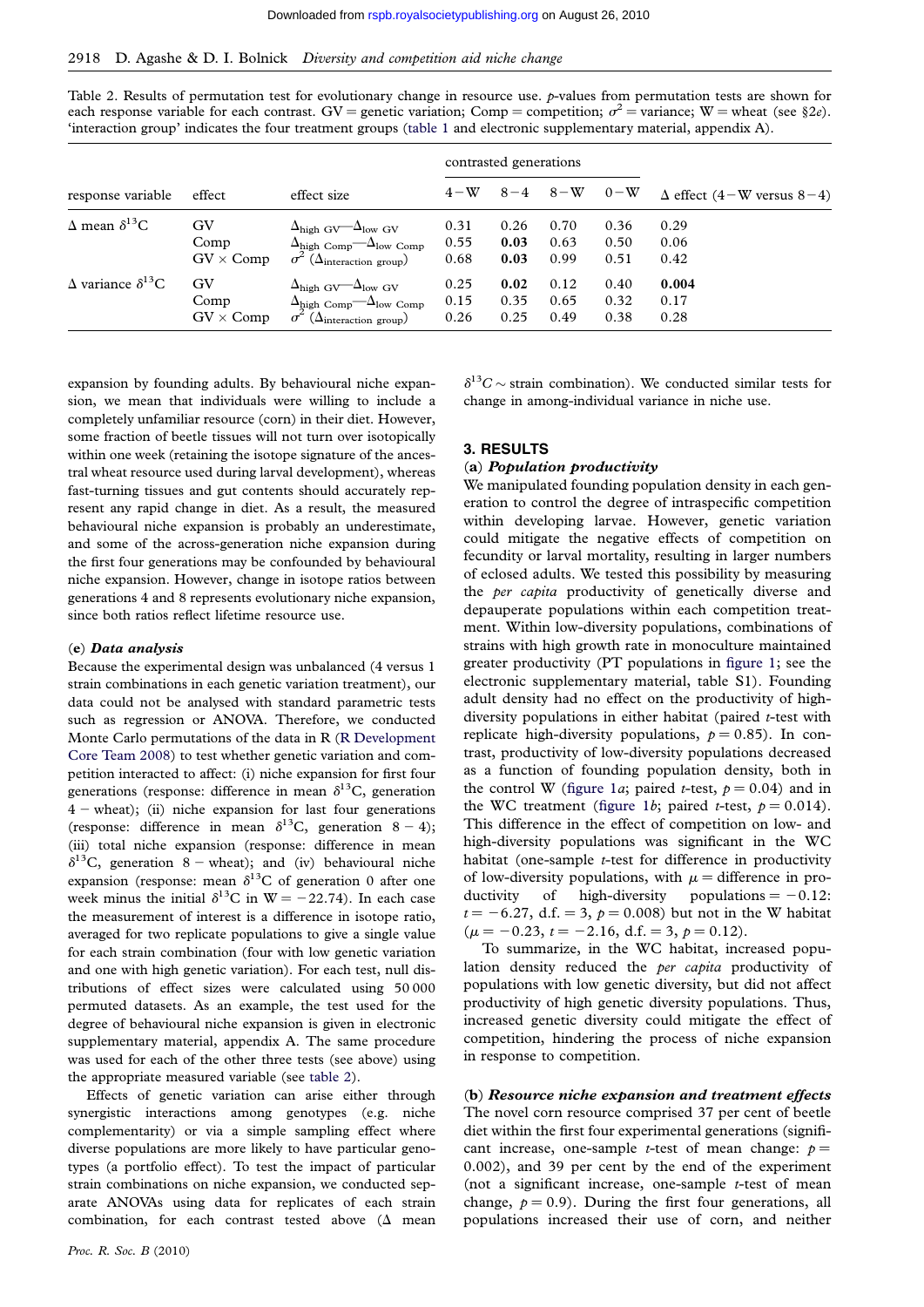<span id="page-5-0"></span>

Figure 1. Mean population productivity. Mean per capita productivity of populations is shown as a function of competition in (a) control W and (b) experimental WC habitats. Square, CT; white circle, PT; triangle, PZ; plus symbol, ZT; black circle, CPZT. Note that populations in both habitats were founded with equal numbers of adults (200 for low competition and 400 for high competition) in equal quantities of total resource.

genetic variation nor competition had significant effects on the magnitude of increase in corn use [\(table 2;](#page-4-0) [figure 2](#page-6-0)a). Subsequently, between generations 4 and 8, corn use increased in some populations but decreased in others. Populations that showed an increase in corn use had greater genetic variation and higher competition (i.e. the two treatments interacted to facilitate niche expansion; [table 2;](#page-4-0) [figure 2](#page-6-0)b). Additionally, genetic variation and competition alone appear to have significant but opposite effects on niche expansion during the first and last four generations (figure  $2a,b$ ). Although this temporal difference in their opposing effects is not significant ([table 2\)](#page-4-0), it may explain the lack of significant treatment effects on the overall degree of niche expansion from the start to the end (figure  $2c$ ; [table 2](#page-4-0)). Data for generation 4 were therefore critical to detect the dynamics of niche expansion and transient treatment effects.

Behavioural niche expansion accounted for a large fraction of the total niche expansion observed during the experiment: founding-generation adults consumed, on average, at least 30 per cent corn within a week of exposure to the novel habitat, representing 81 per cent of the change in corn use observed over the first four generations. Note that the behavioural niche expansion measured here is a minimal estimate (see  $\S 2d$ ); hence it is possible that actual behavioural effects accounted for an even greater fraction of early niche expansion (up to generation 4). Clearly, however, immediate behavioural changes in resource use accounted for the greatest niche change in the experimental populations ([figure 2](#page-6-0)d; onesample *t*-test for mean  $\delta^{13}$ C at generation 0 with  $\mu = -23.82, \ p < 0.001$ ). As with total niche expansion, behavioural niche expansion was not affected by genetic variation, competition or their interaction ([table 2\)](#page-4-0). In addition, strain combinations of low-genetic-variation populations did not significantly affect any phase of niche expansion (ANOVA, effect of strain combination:  $p > 0.07$  in each case).

## (c) Among-individual variance in niche use and niche specialization

We tested whether the competition and genetic variation treatments altered individual variation in niche use during niche expansion. Among-individual variance in resource use increased within the founding generation in all populations (figure  $3d$ ), and was not affected by experimental treatments ([table 2\)](#page-4-0). However, populations with low genetic variation subsequently lost much of this individual variation in resource use, while genetically diverse populations retained it. By the end of the experiment, genetically more diverse populations had significantly greater among-individual variance in resource use compared with less diverse populations [\(figure 3](#page-6-0)c; Welch two-sample *t*-test,  $p = 0.007$ ). This positive effect of genetic variation was only observed between generations 4 and 8 [\(table 2\)](#page-4-0). During this period, among-individual variance in resource use declined significantly in populations with low diversity ([figure 3](#page-6-0)b; mean change in variance  $\delta^{13}$ C < 0); in contrast, populations with high diversity maintained among-individual variation in resource use (mean change in variance  $\delta^{13}C = 0$ ). Thus, during the last four generations, genetic variation within populations determined the degree of individual variation in resource use. For populations with low genetic variation and low competition, strain combination also affected the total change in among-individual variance in resource use (ANOVA, effect of strain combination:  $p = 0.006$ ; for all other contrasts,  $p > 0.7$ ). At low competition, populations of strain combination CT had maximum individual variation in niche use, while those with combination PZ had almost no individual variation in resource use. This result may be due to the large difference in fitness on corn between  $C$  and  $T$  strains (see the electronic supplementary material, table S1), which would cause greater variation in resource use at low competition.

In summary, during generations 4–8, competition significantly increased niche expansion, whereas genetic variation prevented the loss of among-individual variation in niche use. These transient dynamics ultimately determined total evolutionary niche expansion and maintenance of individual variation in niche use in the populations. These results together imply that genetic variation and competition affect different components of niche expansion and place different constraints on niche evolution.

#### 4. DISCUSSION

Genetic variation may have both positive and negative implications for resource niche expansion. Genetic variation for resource use can increase the response to selection arising from intraspecific competition ([Fisher](#page-9-0) [1930\)](#page-9-0) and therefore facilitate niche expansion. On the other hand, such variation can lower the degree of intraspecific competition [\(Maynard Smith 1978](#page-9-0)) and hence weaken selection for niche expansion. Our experiment shows for the first time that both positive and negative effects of genetic variation occur, but they occur during different stages of niche expansion. Our results also indicate that genetic variation largely determines the maintenance of individual variance in niche use, whereas resource competition (generating selection for resource niche expansion) may be the major driver of niche change.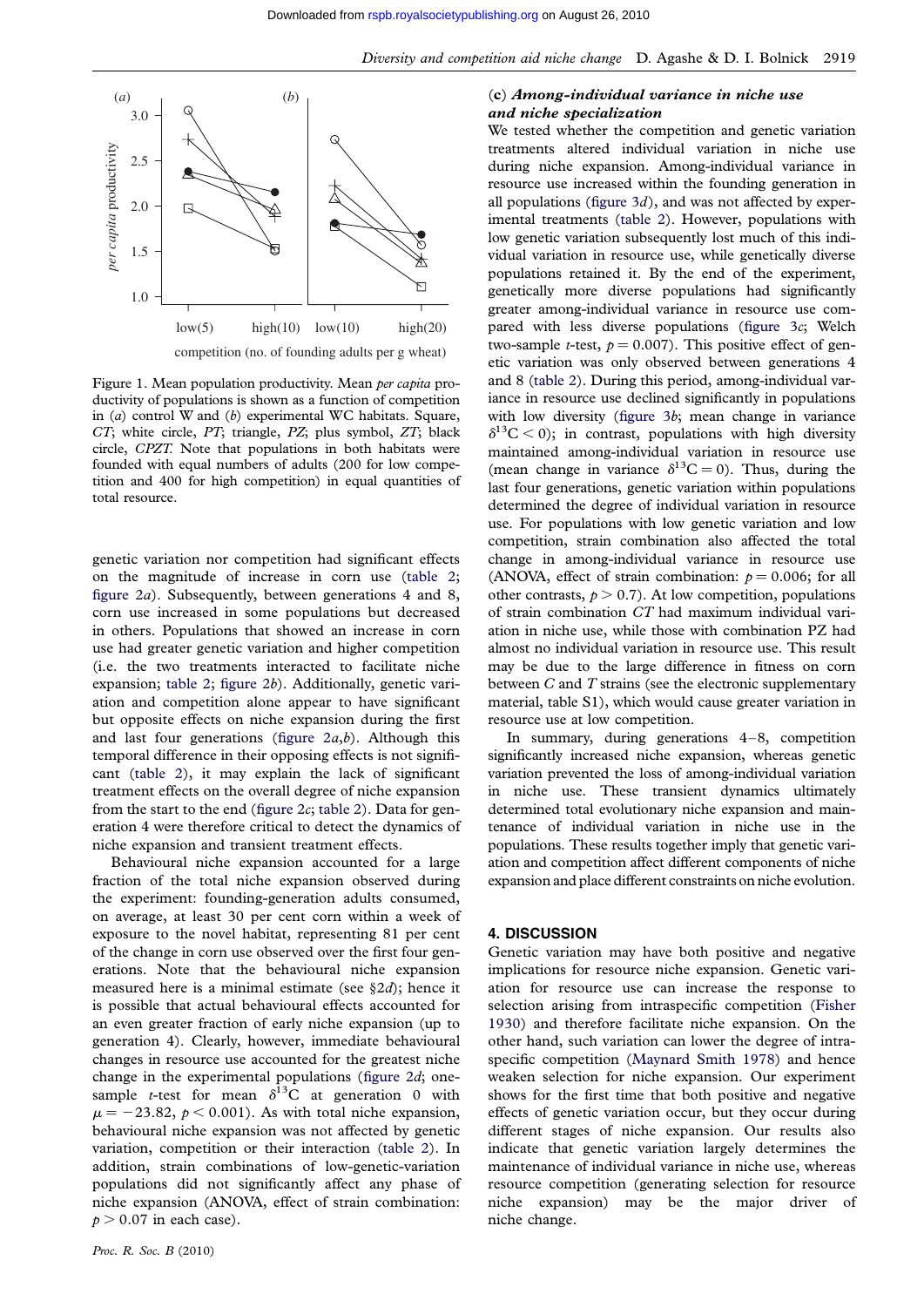<span id="page-6-0"></span>



Figure 2. Temporal change in mean resource use of populations. Each data point is the average value of mean resource use of two replicate populations with a specific strain combination and treatment (square, CT; white circle, PT; triangle, PZ; plus symbol,  $ZT$ ; black circle,  $CPZT$ ). Lines connect means of competition treatments.  $GV =$  genetic variation. Panels show change in mean resource use (a) in generations  $0-4$ , (b) in generations  $4-8$ , (c) in generations  $0-8$  and (d) within generation 0.



Figure 3. Temporal change in among-individual variance in resource use of populations. Each data point is the average value of among-individual variance in resource use of two replicate populations with a specific strain combination and treatment. Symbols and panel information are as in figure 2.

Proc. R. Soc. B (2010)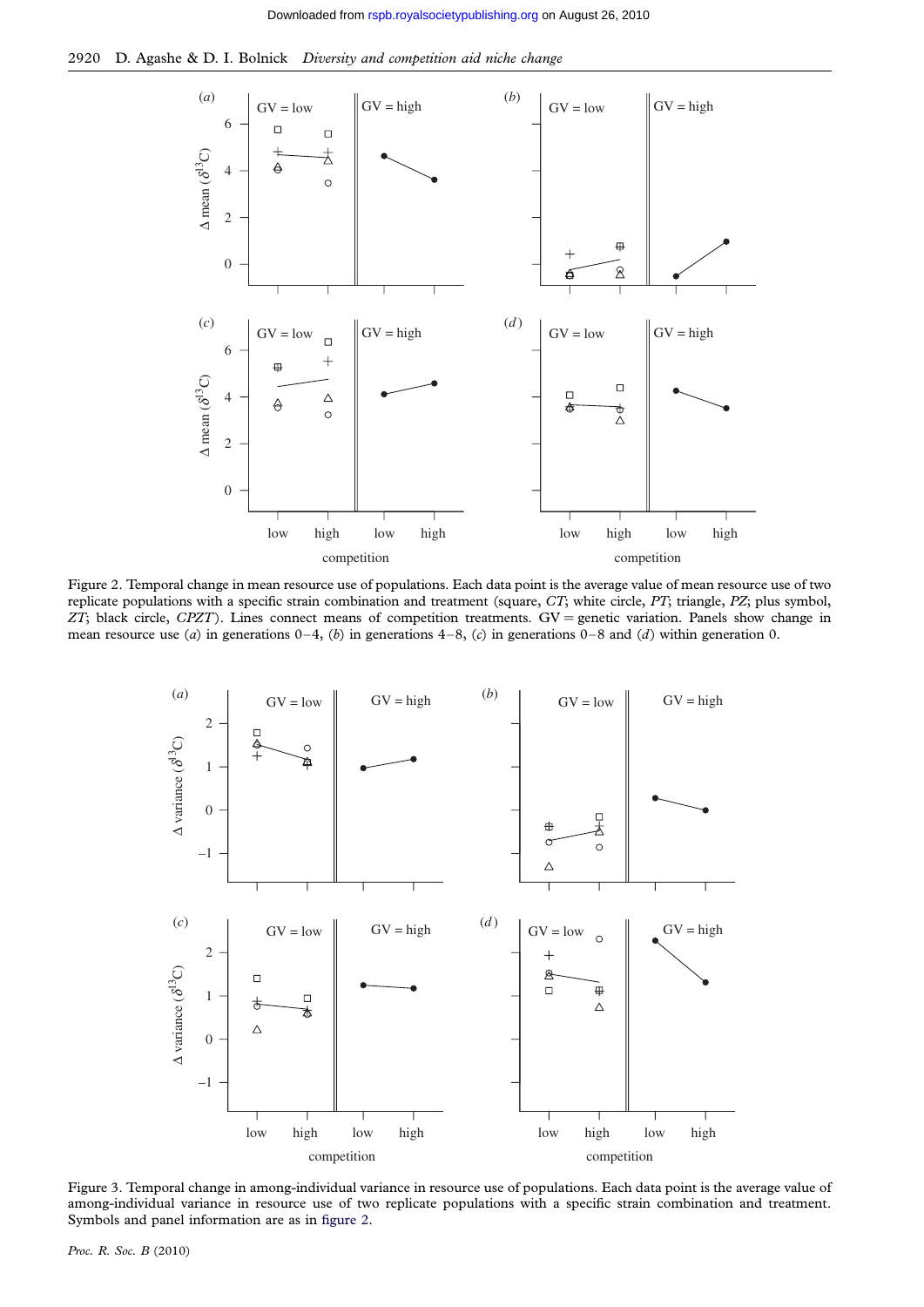Below we discuss these observed effects in turn: (i) as predicted, genetic variation alters resource competition within populations; (ii) genetic variation and competition differentially affect niche expansion across different time scales; (iii) genetic variation and competition interact transiently to facilitate niche expansion; and (iv) genetic variation alters the degree of individual variation in niche use.

## (a) Genetic variation, competition and their influence on productivity in different habitats

Quantifying productivity was important in this experiment because it established that genetic diversity lowered intraspecific competition in the novel WC habitat [\(figure 1\)](#page-5-0). This confirms that genetic variation could have both negative (via decreased competition) and positive (via increased response to selection) impacts on niche expansion. In both W and WC habitats, genetic variation within populations decreased larval competition and maintained productivity at high density ([figure 1\)](#page-5-0), in accord with previous results ([Garcia & Toro 1992](#page-9-0)). Further experiments with a wider range of population densities in each habitat could shed light on the exact mechanism through which genetic variation influences the relationship between productivity and population density in the WC habitat (e.g. via density-dependent fecundity or larval mortality). The low per capita productivity of high-competition populations ([figure 1](#page-5-0)b) led to a discrepancy between the planned and actual difference in population density between competition treatments (see §2 and the electronic supplementary material, figure S2), although it was still higher than the low-density treatments (300 versus 200). Hence, the competition effect measured by this experiment was probably underestimated due to within-population (temporal) and between-population variation in the number of founding adults in high-density populations. A true twofold difference in population density may thus have a greater impact on niche evolution than that measured in this experiment.

(b) Behavioural and evolutionary niche expansion Many studies show that genetic variation has a greater impact on population parameters under strong selection (reviewed in Wise et al[. 2002;](#page-10-0) [Armbruster & Reed](#page-9-0) [2005;](#page-9-0) [Charmantier & Garant 2005\)](#page-9-0). Our results contribute to this literature by showing that the impact of genetic variation also depends on the degree of intraspecific resource competition. Genetic variation aided exploitation of the novel corn resource when high population density generated strong selection for niche expansion [\(figure 2\)](#page-6-0). In a separate experiment, we found that under extreme selection in a corn-only habitat, genetic variation aided niche shifts onto corn (Agashe et al. in preparation). Thus, genetic variation can facilitate exploitation of novel resources as long as selection is sufficiently strong.

In this experiment, the strength of selection on niche use was determined by intraspecific competition, but previous work suggests that competition could in turn be altered by genetic variation ([Jasienski](#page-9-0) et al. 1988; [Garcia &](#page-9-0) [Toro 1992\)](#page-9-0). This complex interaction between genetic variation and competition gave rise to temporal variation in genetic variation's effect on niche expansion. Between generations 0 and 4, genetic variation did not significantly affect the magnitude of niche expansion: it decreased larval competition for the ancestral resource (figure  $2a$ ) and presumably reduced selection for niche expansion, but this effect was probably weak compared with the extensive behavioural niche expansion. Therefore, the positive impact of genetic variation for increasing response to selection was only apparent after a few generations (here, between generations 4–8). Because selection is greater under strong competition [\(Martin](#page-9-0) et al. 1988), genetic variation only increased niche expansion in populations with high competition [\(figure 2](#page-6-0)), as reflected in the significant interaction term between genetic variation and competition [\(table 2](#page-4-0)). In low-competition populations, genetic variation did not affect niche expansion, probably because resource competition was too low, and so selection for niche expansion was weak or absent. Thus, both positive and negative impacts of genetic variation played a role in determining niche dynamics in our experiment.

Our experiment also shows that the competitive advantage conferred by genetic variation depends on the environment. While genetic variation may confer shortterm competitive benefits, these benefits can only translate into a longer-term advantage under strong selection (in this case, mediated by high population density in a heterogeneous habitat). Conversely, genetic variation may impart a competitive disadvantage only in a benign environment (a 'genetic load'). For instance, in ambient  $CO<sub>2</sub>$ , Arabidopsis thaliana populations with diverse genotypes have lower fitness than monocultures; however, under elevated  $CO<sub>2</sub>$ , genotype mixtures perform better than single-genotype stands ([Andalo](#page-9-0) et al. 2001).

Our competition and genetic variation treatments affected founding-generation beetles only for one week, and only in their adult stage. On the other hand, the treatments altered the genetic and competitive environment of each subsequent cohort for four weeks throughout their development from eggs to mature adults. Therefore, the impact of the competition and genetic variation treatments on change in resource use would be expected to increase in later generations. In agreement with this prediction, the experimental treatments facilitated evolutionary niche expansion, but had no effect on the degree of behavioural niche expansion within the founding adult population [\(table 2](#page-4-0) and [figure 2\)](#page-6-0). Rapid behavioural adaptation to novel habitats via niche shifts has been frequently documented in earlier studies (e.g. [Ghalambor](#page-9-0) et al. 2007). The pervasive behavioural niche expansion that we observed regardless of experimental treatment [\(figure 2\)](#page-6-0) shows that such behavioural plasticity can overcome constraints imposed by standing genetic variation or by weak selection on niche use.

It should also be noted that increased genetic variation could only affect niche use if variation at loci relevant to resource use increases (resulting in greater phenotypic variance in resource use)—that is, when genetic variation is ecologically significant. In addition, phenotypic variance in combinations of two phenotypically extreme strains may be larger than that in four-strain combinations, even though average phenotypic variance in four-strain combinations is greater. In other words, the specific combinations of strains may matter more than the number of strains. However, in our experiment we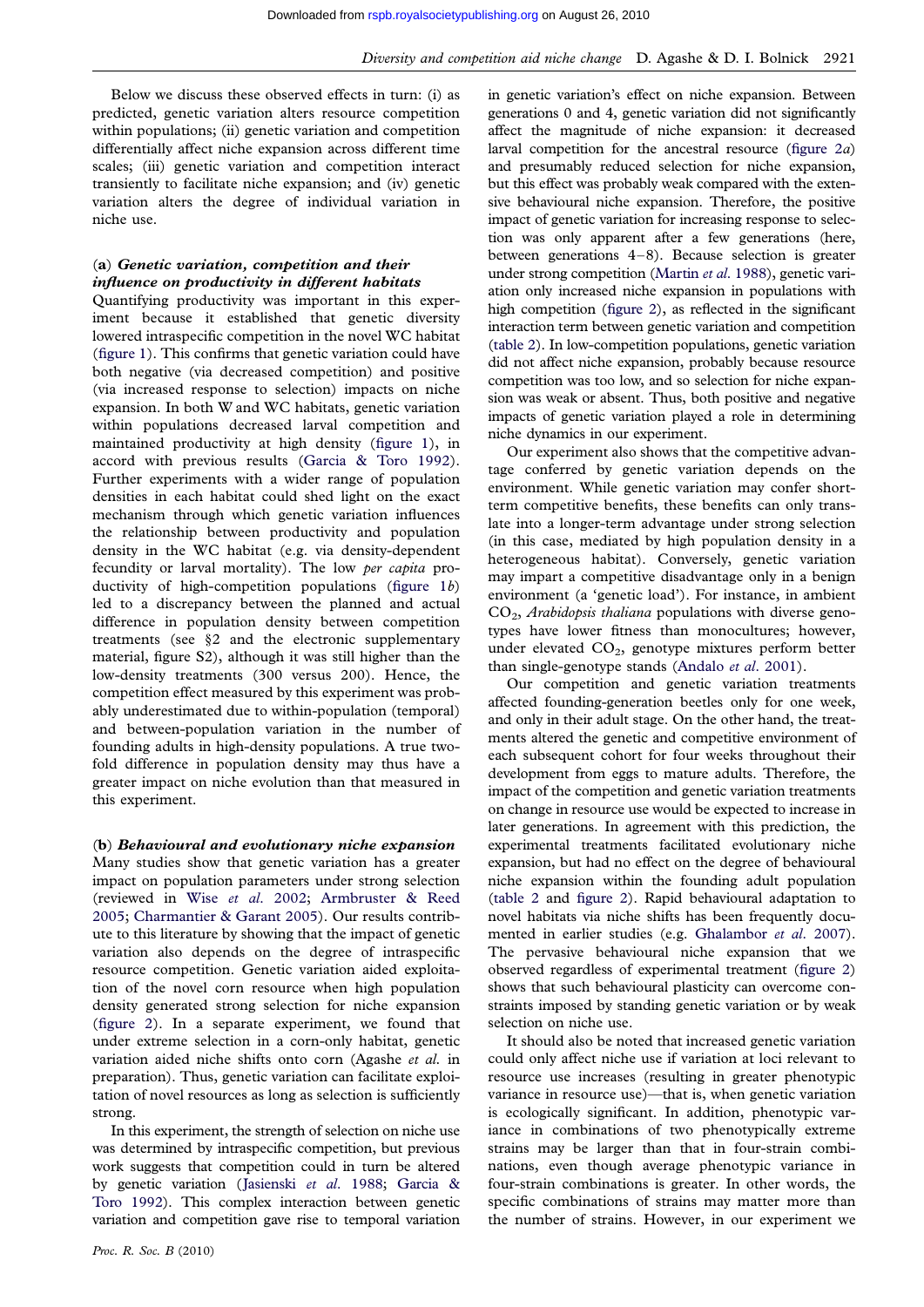<span id="page-8-0"></span>found no impact of strain identity on niche expansion at any stage. An experiment manipulating phenotypic variance rather than number of distinct starting strains would be able to directly address the impact of phenotypic variation on niche evolution.

## (c) Among-individual variance in niche use and individual specialization

An increase in population niche width can occur via an increase in either within-individual or between-individual variation in niche use [\(Roughgarden 1972](#page-9-0); [Bolnick](#page-9-0) et al. [2003\)](#page-9-0). In the first case, all individuals increase their niche width to a similar extent, using a greater variety of resources. In the second case, population niche width increases because individuals use different resources to different extents, though individuals continue to be relatively specialized. A key result from this study is that the degree of founding genetic variation facilitated the long-term maintenance of individual variation in resource use in experimental populations ([figure 3](#page-6-0) and [table 2\)](#page-4-0).

While it seems obvious that greater genetic variation in resource use should allow for greater individual variation in niche use, it is not necessarily true, for the following reasons. First, sexual recombination or selection can erode individual variation unless other factors promote the maintenance of genetic polymorphism (such as habitat heterogeneity; e.g. [Hedrick 1986](#page-9-0)). Second, individual resource specialization may largely be an outcome of behavioural or physiological plasticity [\(Bolnick](#page-9-0) et al. 2003) or learning (Estes et al[. 2003](#page-9-0)), rather than heritable variation for fitness on different resources. Lastly, mathematical models predict that individual specialization is typically difficult to maintain unless promoted by functional trade-offs in resource use [\(Roughgarden 1972;](#page-9-0) [Taper & Case 1985;](#page-10-0) Ackermann & Doebeli 2004). Without trade-offs, a single generalist genotype (or single most-fit specialist) is expected to reach fixation, eliminating among-individual variance in resource use.

Despite these reasons for genetic variation to be dissociated from individual variation in resource use, the impact of genetic variation on the maintenance of individual niche variation hitherto remained empirically untested. The degree of individual variation in niche use has significant implications for population ecological and evolutionary dynamics (see [Bolnick](#page-9-0) et al. 2003 for a review). For instance, individual niche variation can substantially alter population dynamics [\(Lomnicki 1978;](#page-9-0) [Kendall & Fox 2002](#page-9-0)) and species coexistence ([Lichstein](#page-9-0) et al[. 2007](#page-9-0)). Depending on other conditions such as niche-based assortative mating [\(Snowberg & Bolnick](#page-10-0) [2008\)](#page-10-0), niche variation can allow populations to undergo subsequent adaptive diversification and speciation [\(Dieckmann & Doebeli 1999](#page-9-0)). Our finding that genetically diverse populations maintain greater individual variance in resource use shows that such heritable variation can maintain the within-population phenotypic diversity that is critical for generating species diversity. This is further demonstrated by the observation that, within populations with low genetic variation, strain pairs with the most divergent fitness on the two resources maintained maximum among-individual niche variation.

Previous work suggests that niche expansion most commonly occurs via individual niche specialization rather than generalization (the niche variation hypothesis; [Van Valen 1965\)](#page-10-0). Empirical evidence for the niche variation hypothesis has been debated at length (reviewed in [Bolnick](#page-9-0) et al. 2003), but recently Bolnick et al[. \(2007\)](#page-9-0) reported widespread support for it in natural populations of diverse taxa, including gastropods, fish, frogs and lizards. In our experiment, however, the total degree of niche expansion was not associated with amongindividual variance in niche use at generation 8 (Pearson's product-moment correlation = 0.43,  $t = 1.34$ , d.f. = 8,  $p = 0.22$ ; both variables were normally distributed: Shapiro–Wilk normality test,  $p > 0.6$ ). Therefore, our results do not support the NVH prediction that larger niche shifts occur primarily via increased individual variation in niche use.

## 5. CONCLUSIONS

Our experiment identifies a previously untested interaction between genetic variation and intraspecific competition as a factor promoting resource niche expansion under directional selection. Our results further indicate that intraspecific competition may be a major factor driving the rate of niche evolution, while genetic variation in niche use may largely determine the maintenance of individual niche variation. Perhaps most interestingly, our results show that the two factors have different impacts during various stages of niche evolution. Intraspecific competition and genetic variation for niche use are ubiquitous attributes of natural populations, and both have important implications for population ecology and evolution. Experimental evidence of their interaction and impact of competition and genetic variation during niche evolution is a step towards enhancing our understanding of how such intrinsic properties shape population and niche dynamics.

We thank Hussain Khan, Maradona Truong, Rob Arthur and Jay Falk for laboratory assistance; Jay Falk for the electronic supplementary material, figure S1; and Christine Parent, Will Stutz and Rose Carlson for comments on the manuscript. This research was supported by an NSF DDIG grant (DEB 0808356); a Packard Foundation Grant to D.I.B.; and research grants to D.A. from the Society for Integrative and Comparative Biology and the Section of Integrative Biology at the University of Texas at Austin.

#### **REFERENCES**

- Abrams, P. A., Rueffler, C. & Kim, G. 2008 Determinants of the strength of disruptive and/or divergent selection arising from resource competition. Evolution 62, 1571–1586. ([doi:10.1111/j.1558-5646.2008.00385.x\)](http://dx.doi.org/doi:10.1111/j.1558-5646.2008.00385.x)
- Ackermann, M. & Doebeli, M. 2004 Evolution of niche width and adaptive diversification. Evolution 58, 2599–2612.
- Agashe, D. 2009 The stabilizing effect of intraspecific genetic variation on population dynamics in novel and ancestral habitats. Am. Nat. 174, 255-267. [\(doi:10.1086/600085](http://dx.doi.org/doi:10.1086/600085))
- Agashe, D., Falk, J. & Bolnick, D. I. In preparation. Genetic variation facilitates adaptation to a novel habitat.
- Allard, R. W. & Adams, J. 1969 Population studies in predominantly self-pollinating species XIII. Intergenotypic competition and population structure in barley and wheat. Am. Nat. 103, 621. ([doi:10.1086/282630](http://dx.doi.org/doi:10.1086/282630))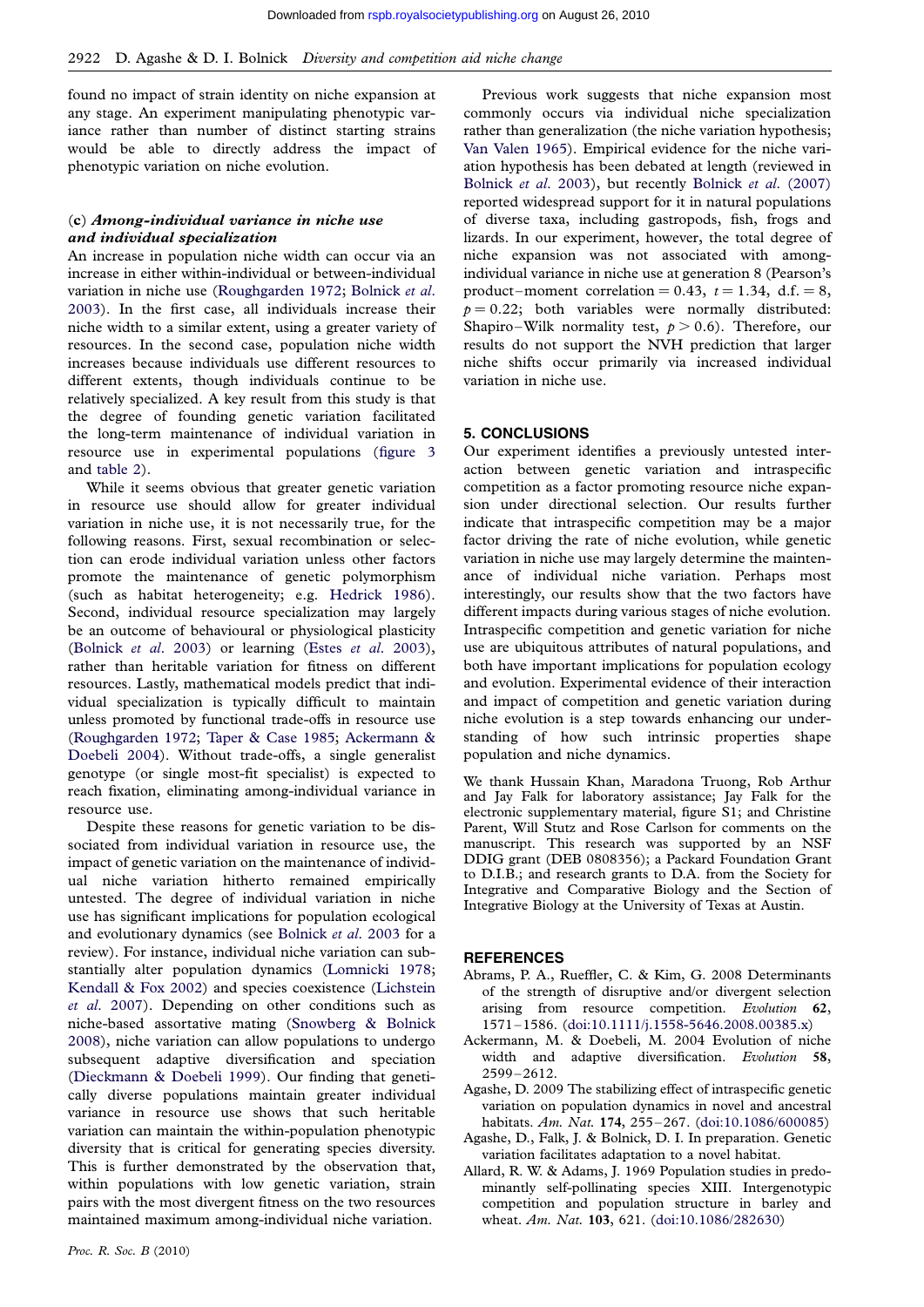- <span id="page-9-0"></span>Andalo, C., Goldringer, I. & Godelle, B. 2001 Inter- and intragenotypic competition under elevated carbon dioxide in Arabidopsis thaliana. Ecology 82, 157–164.
- Armbruster, P. & Reed, D. H. 2005 Inbreeding depression in benign and stressful environments. Heredity 95, 235–242. [\(doi:10.1038/sj.hdy.6800721\)](http://dx.doi.org/doi:10.1038/sj.hdy.6800721)
- Ayala, F. J. 1965 Evolution of fitness in experimental populations of *Drosophila serrata*. Science 150, 903-905. [\(doi:10.1126/science.150.3698.903\)](http://dx.doi.org/doi:10.1126/science.150.3698.903)
- Bell, A. E. 1969 The nature of selection responses in Tribolium. Japan. J. Genet. 44(Suppl. 1), 299-309.
- Bolnick, D. I. 2001 Intraspecific competition favours niche width expansion in Drosophila melanogaster. Nature 410, 463–466. ([doi:10.1038/35068555](http://dx.doi.org/doi:10.1038/35068555))
- Bolnick, D. I., Svanback, R., Fordyce, J. A., Yang, L. H., Davis, J. M., Hulsey, C. D. & Forister, M. L. 2003 The ecology of individuals: incidence and implications of individual specialization. Am. Nat. 161, 1–28.
- Bolnick, D. I., Svanback, R., Araujo, M. S. & Persson, L. 2007 Comparative support for the niche variation hypothesis that more generalized populations also are more heterogeneous. Proc. Natl Acad. Sci. USA 104, 10 075 –10 079. [\(doi:10.1073/pnas.0703743104](http://dx.doi.org/doi:10.1073/pnas.0703743104))
- Boyden, S., Binkley, D. & Stape, J. L. 2008 Competition among Eucalyptus trees depends on genetic variation and resource supply. Ecology 89, 2850–2859. ([doi:10.1890/](http://dx.doi.org/doi:10.1890/07-1733.1) [07-1733.1](http://dx.doi.org/doi:10.1890/07-1733.1))
- Charmantier, A. & Garant, D. 2005 Environmental quality and evolutionary potential: lessons from wild populations. Proc. R. Soc. B 272, 1415-1425. ([doi:10.1098/rspb.2005.](http://dx.doi.org/doi:10.1098/rspb.2005.3117) [3117](http://dx.doi.org/doi:10.1098/rspb.2005.3117))
- Cheplick, G. P. & Kane, K. H. 2004 Genetic relatedness and competition in Triplasis purpurea (Poaceae): resource partitioning or kin selection? Int. J. Plant Sci. 165, 623–630. ([doi:10.1086/386556](http://dx.doi.org/doi:10.1086/386556))
- Chesson, P. 1991 A need for niches. Trends Ecol. Evol. 6, 26–28. ([doi:10.1016/0169-5347\(91\)90144-M\)](http://dx.doi.org/doi:10.1016/0169-5347(91)90144-M)
- Crenshaw, J. W. 1965 Radiation-induced increases in fitness in the flour beetle Tribolium confusum. Science 149, 426–427. ([doi:10.1126/science.149.3682.426](http://dx.doi.org/doi:10.1126/science.149.3682.426))
- Dawson, P. S. & Riddle, N. C. 1983 Genetic variation, environmental heterogeneity, and evolutionary stability. In Population biology: retrospect and prospect (eds C. E. King & P. S. Dawson), pp. 147 –170. New York, NY: Columbia University Press.
- Dempster, E. R. 1955 Maintenance of genetic heterogeneity. Cold Spring Harbor Symp. Quant. Biol. 20, 25–32.
- Dieckmann, U. & Doebeli, M. 1999 On the origin of species by sympatric speciation. Nature 400, 354 –357. ([doi:10.](http://dx.doi.org/doi:10.1038/22521) [1038/22521\)](http://dx.doi.org/doi:10.1038/22521)
- Estes, J. A., Riedman, M. L., Staedler, M. M., Tinker, M. T. & Lyon, B. E. 2003 Individual variation in prey selection by sea otters: patterns, causes and implications. J. Anim. Ecol. 72, 144–155. [\(doi:10.1046/j.1365-2656.](http://dx.doi.org/doi:10.1046/j.1365-2656.2003.00690.x) [2003.00690.x\)](http://dx.doi.org/doi:10.1046/j.1365-2656.2003.00690.x)
- Fisher, R. A. 1930 The genetical theory of natural selection. Oxford, UK: Clarendon Press.
- Focken, U. 2007 Effect of different ratios of wheat to corn flour in the diet on the development and isotopic composition ( $\delta$ C-13,  $\delta$ N-15) of the red flour beetle *Tribolium* castaneum. Isot. Environ. Health Stud. 43, 143–154. [\(doi:10.1080/10256010701360520](http://dx.doi.org/doi:10.1080/10256010701360520))
- Fowler, K. & Partridge, L. 1986 Variation in male fertility explains an apparent effect of genotypic diversity on success in larval competition in Drosophila melanogaster. Heredity 57, 31–36. [\(doi:10.1038/hdy.](http://dx.doi.org/doi:10.1038/hdy.1986.83) [1986.83\)](http://dx.doi.org/doi:10.1038/hdy.1986.83)
- Garcia, C. & Toro, M. A. 1992 Sib competition in Tribolium: a test of the elbow-room model. Heredity 68, 529–536.
- Ghalambor, C. K., McKay, J. K., Carroll, S. P. & Reznick, D. N. 2007 Adaptive versus non-adaptive phenotypic plasticity and the potential for contemporary adaptation in new environments. Funct. Ecol. 21, 394 –407. ([doi:10.](http://dx.doi.org/doi:10.1111/j.1365-2435.2007.01283.x) [1111/j.1365-2435.2007.01283.x\)](http://dx.doi.org/doi:10.1111/j.1365-2435.2007.01283.x)
- Griffiths, S. W. & Armstrong, J. D. 2001 The benefits of genetic diversity outweigh those of kin association in a territorial animal. Proc. R. Soc. Lond. B 268, 1293–1296. [\(doi:10.1098/rspb.2001.1660\)](http://dx.doi.org/doi:10.1098/rspb.2001.1660)
- Hedrick, P. W. 1986 Genetic polymorphism in heterogeneous environments—a decade later. Annu. Rev. Ecol. Syst. 17, 535-566. ([doi:10.1146/annurev.es.17.110186.](http://dx.doi.org/doi:10.1146/annurev.es.17.110186.002535) [002535](http://dx.doi.org/doi:10.1146/annurev.es.17.110186.002535))
- Jasienski, M. 1988 Kinship ecology of competition size hierarchies in kin and nonkin laboratory cohorts of tadpoles. Oecologia 77, 407–413. ([doi:10.1007/](http://dx.doi.org/doi:10.1007/BF00378052) [BF00378052](http://dx.doi.org/doi:10.1007/BF00378052))
- Jasienski, M., Korzeniak, U. & Lomnicki, A. 1988 Ecology of kin and nonkin larval interactions in Tribolium beetles. Behav. Ecol. Sociobiol. 22, 277 –284. ([doi:10.1007/](http://dx.doi.org/doi:10.1007/BF00299843) [BF00299843](http://dx.doi.org/doi:10.1007/BF00299843))
- Kendall, B. E. & Fox, G. A. 2002 Variation among individuals and reduced demographic stochasticity. Conserv. Biol. 16, 109–116. [\(doi:10.1046/j.1523-1739.2002.](http://dx.doi.org/doi:10.1046/j.1523-1739.2002.00036.x) [00036.x](http://dx.doi.org/doi:10.1046/j.1523-1739.2002.00036.x))
- Lewontin, R. & Matsuo, Y. 1963 Interaction of genotypes determining viability in Drosophila bucksii. Proc. Natl Acad. Sci. USA 49, 270-278. ([doi:10.1073/pnas.49.2.](http://dx.doi.org/doi:10.1073/pnas.49.2.270) [270](http://dx.doi.org/doi:10.1073/pnas.49.2.270))
- Lichstein, J. W., Dushoff, J., Levin, S. A. & Pacala, S. W. 2007 Intraspecific variation and species coexistence. Am. Nat. 170, 807–818.
- Lomnicki, A. 1978 Individual differences between animals and natural regulation of their numbers. *J. Anim. Ecol.* 47, 461 –475.
- López-Suárez, C., Toro, M. A. & Garcia, C. 1993 Genetic heterogeneity increases viability in competing groups of Drosophila hydei. Evolution 47, 977 –981. ([doi:10.2307/](http://dx.doi.org/doi:10.2307/2410203) [2410203](http://dx.doi.org/doi:10.2307/2410203))
- Martin, R. A. & Pfennig, D. W. 2009 Disruptive selection in natural populations: the roles of ecological specialization and resource competition. Am. Nat. 174, 268–281. [\(doi:10.1086/600090\)](http://dx.doi.org/doi:10.1086/600090)
- Martin, M. J., Pereztome, J. M. & Toro, M. A. 1988 Competition and genotypic variability in Drosophila melanogaster. Heredity 60, 119-123. [\(doi:10.1038/hdy.](http://dx.doi.org/doi:10.1038/hdy.1988.17) [1988.17\)](http://dx.doi.org/doi:10.1038/hdy.1988.17)
- Maynard Smith, J. 1978 The evolution of sex. Cambridge, UK: Cambridge University Press.
- Pérez-Tomé, J. M. & Toro, M. A. 1982 Competition of similar and non-similar genotypes. Nature 299, 153–154. [\(doi:10.1038/299153a0](http://dx.doi.org/doi:10.1038/299153a0))
- Pfennig, D. W., Rice, A. M. & Martin, R. A. 2007 Field and experimental evidence for competition's role in phenotypic divergence. Evolution 61, 257 –271. ([doi:10.1111/j.](http://dx.doi.org/doi:10.1111/j.1558-5646.2007.00034.x) [1558-5646.2007.00034.x\)](http://dx.doi.org/doi:10.1111/j.1558-5646.2007.00034.x)
- R Development Core Team. 2008 R: a language and environment for statistical computing. Vienna, Austria: R Foundation for Statistical Computing.
- Reusch, T. B. H., Ehlers, A., Hammerli, A. & Worm, B. 2005 Ecosystem recovery after climatic extremes enhanced by genotypic diversity. Proc. Natl Acad. Sci. USA 102, 2826–2831. ([doi:10.1073/pnas.0500008102\)](http://dx.doi.org/doi:10.1073/pnas.0500008102)
- Roughgarden, J. 1972 Evolution of niche width. Am. Nat. 106, 683–718.
- Rundle, H. D. & Nosil, P. 2005 Ecological speciation. Ecol. Lett. 8, 336 –352. [\(doi:10.1111/j.1461-0248.2004.](http://dx.doi.org/doi:10.1111/j.1461-0248.2004.00715.x) [00715.x](http://dx.doi.org/doi:10.1111/j.1461-0248.2004.00715.x))
- Schluter, D. 2000 The ecology of adaptive radiation. New York, NY: Oxford University Press.